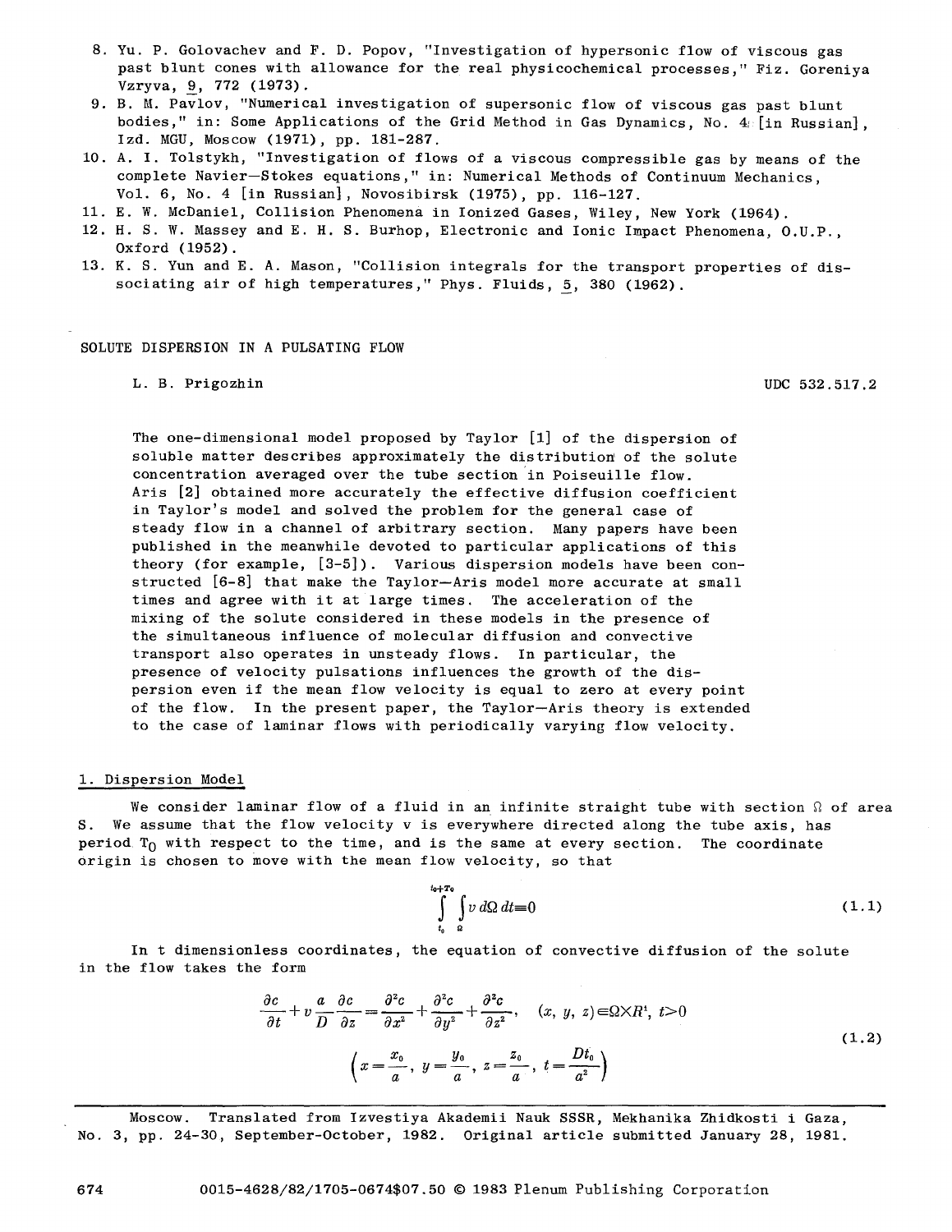On the solution c(x, y, z, t) we impose the conditions that it be bounded as  $z \rightarrow \pm \infty$ and also the boundary condition

$$
\frac{\partial c}{\partial n} = 0, \quad (x, y, z) \in \partial \Omega \times R^i \tag{1.3}
$$

Here,  $a=\sqrt{S}$  is the characteristic linear dimension of the region  $\Omega$ , D is the molecular diffusion coefficient, c is the concentration, n is the normal to the surface of the tube, and  $\partial\Omega$  is the boundary of the region  $\Omega$ .

In the dimensionless coordinates (z, t), the one-dimensional Taylor--Aria dispersion model can be written in the form

$$
\frac{\partial c^*}{\partial t} = \frac{D^*}{D} \frac{\partial^2 c^*}{\partial z^2}, \quad z \in R^i, \quad t > 0 \tag{1.4}
$$

In this equation,  $D^*$  is the effective diffusion coefficient, and  $c^*$  is the concentration, bounded as  $z \rightarrow \pm \infty$ , of the solute averaged over the section. The initial values of c and  $c^*$  at  $t = 0$  in the problems  $(1.2)-(1.3)$  and  $(1.4)$  are assumed to be consistent:

$$
c^*(z,0) = \int\limits_{0}^{\infty} c(x,y,z,0) d\Omega
$$

(the area of  $\Omega$  in the variables  $(x, y)$  is equal to unity).

The Taylor effective diffusion coefficient is chosen in the case of steady flows to satisfy the condition of asymptotic equality of the dispersions determined in accordance with the convective model and the simplified model.

In the case of pulsating flows, one is usually interested in the rate of change of the concentration averaged over a period. It is natural to define the effective diffusion coefficient for flows of this type in the same way as the coefficient in the Taylor-Aris model, for which the ratio of the dispersion of the solute to the dispersion in the convective model averaged over an oscillation period tends to unity as  $t + \infty$ .

### 2. The Method of Moments

We consider the axial moments of the distribution of the concentration and their mean values over the section  $\Omega$  [2]:

$$
\mu_{p}(x, y, t) = \int_{R^{1}} z^{p} c(x, y, z, t) dz , \quad m_{p}(t) = \int_{\Omega} \mu_{p}(x, y, t) d\Omega, \quad p = 0, 1, 2, ...
$$

assuming that at  $t = 0$  these quantities exist. Using Eqs. (1.2)-(1.3), we obtain a sequence of initial-boundary-value problems  $(2.1)$  and Cauchy problems for the ordinary differential equations (2.2):

$$
\frac{\partial \mu_p}{\partial t} + \Lambda \mu_p = \frac{pa}{D} v \mu_{p-1} + p(p-1) \mu_{p-2}, \quad \frac{\partial \mu_p}{\partial n} \Big|_{\partial \Omega} = 0, \quad \mu_p|_{t=0} = \mu_p^0(x, y) \quad \Lambda = -\frac{\partial^2}{\partial x^2} - \frac{\partial^2}{\partial y^2} \quad (2.1)
$$
\n
$$
\frac{dm_p}{dt} = p(p-1) m_{p-2} + \frac{pa}{D} \int_a^b v \mu_{p-1} d\Omega, \quad m_p(0) = \int_a^b \mu_p^0 d\Omega \quad (2.2)
$$

We also assume that the boundary  $\partial\Omega$  of  $\Omega$  consists of a finite number of smooth curves. Then in  $L_2(\Omega)$  there exists a complete orthonormal system of eigenfunctions  $\{1, u, u_2,...\}$  with eigenvalues  $0 = \lambda_0 < \lambda_1 \leq \lambda_2 \leq ...$  of the operator  $\Lambda$  such that  $\partial u/\partial n|_{\partial \Omega} = 0$ .

The solution'of the problem (2.1) can be expressed in terms of the Green's function G and the coefficients of the expansion of the function  $\mu_{\bf p}^{\bf v}$  in a Fourier series with respect to the system  $\{u_i\}$ :

$$
\mu_{p} = \mu_{p0} + \sum_{i=1}^{\infty} \mu_{p,i} e^{-\lambda_{i}t} u_{i}(x, y) + p \int_{0}^{t} \int_{\Omega} G(x, \xi, y, \eta, t-\tau) \left\{ \frac{a}{D} v \mu_{p-1} + \mu_{p-2}(p-1) \right\} d\xi d\eta d\tau
$$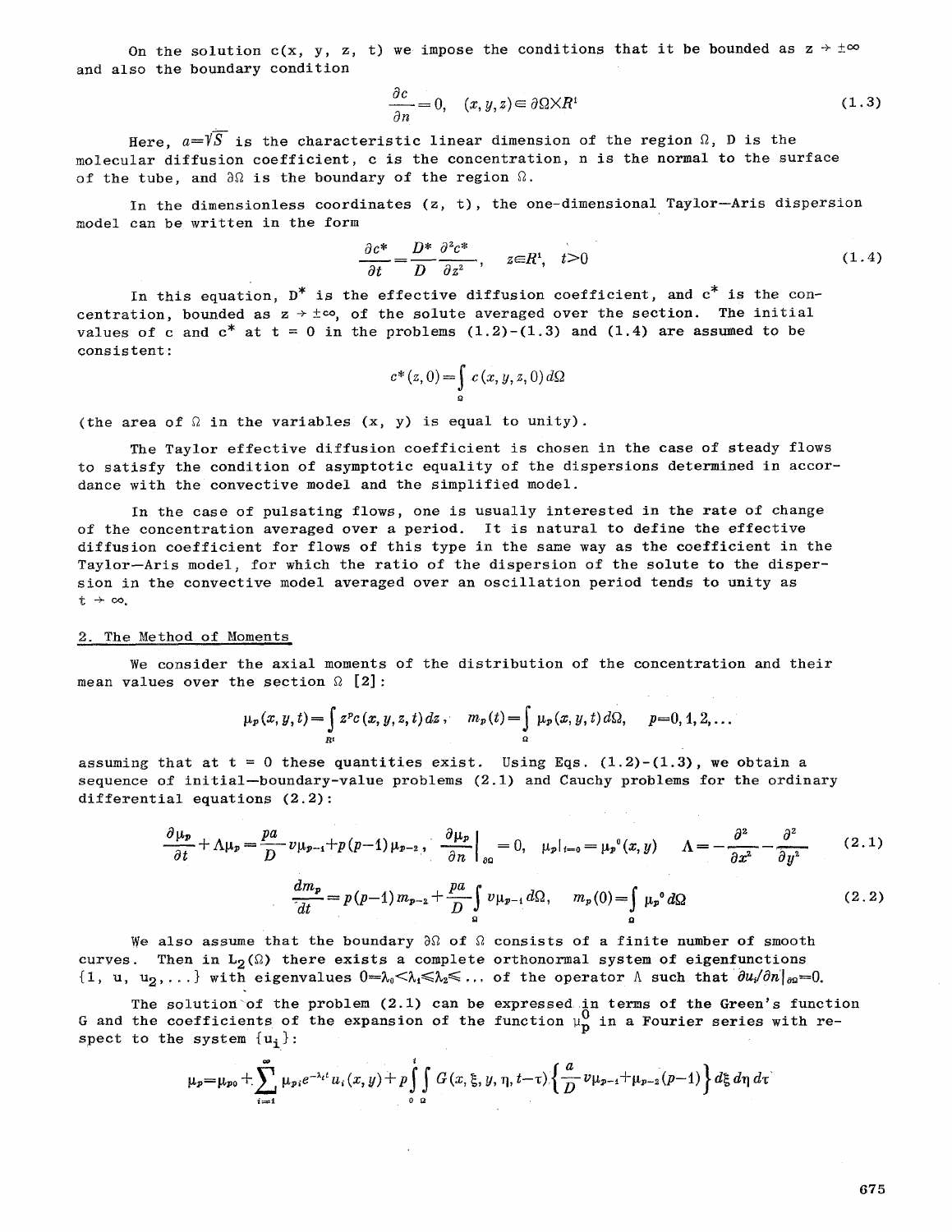$$
G(x,\xi,y,\eta,t-\tau) = 1 + \sum_{i=1}^{\infty} e^{-\lambda_i(t-\tau)} u_i(x,y) u_i(\xi,\eta), \quad \mu_{pi} = \int_{\Omega} \mu_p^0 u_i d\Omega \tag{2.3}
$$

For  $p = 0$ ,

$$
\mu_0(x, y, t) = \mu_{00} + \sum_{i=1}^{\infty} \mu_{0i} e^{-\lambda_i t} u_i(x, y)
$$
\n(2.4)

$$
m_{\scriptscriptstyle 0}(t) = \mu_{\scriptscriptstyle 00} \tag{2.5}
$$

tem. The identity  $(2.5)$  expresses the constancy of the amount of the solute in the sys-

The coefficients  $v_i(t)$  of the series expansion

$$
v = v_0(t) + \sum_{i=1}^{n} v_i(t) u_i(x, y)
$$
\n(2.6)

of the function v can, by virtue of its periodicity, be expanded in the trigonometric Fourier series

$$
v_i = v_{i0} + \sum_{j=1}^{\infty} (p_{ij} \cos(\omega_j t) + q_{ij} \sin(\omega_j t)), \quad \omega_j = \frac{2\pi j}{T}, \quad T = \frac{DT_0}{a^2}
$$
(2.7)

Here, T is the period of the function **v** with respect to t, and  $\rm v_{00}$  = 0 by virtue of the condition (1.1).

a

Calculating  $\mu_1$  from (2.3) using (2.4), (2.6), and (2.7) and ignoring the terms that vanish as  $t \rightarrow \infty$ , we obtain

$$
\mu_{i} \sim \frac{1}{D} (\mu_{00} f(x, y, t) + M_{4})
$$
\n
$$
f = \sum_{i=1}^{\infty} u_{i} \left\{ \sum_{j=1}^{\infty} (p_{ij} (\lambda_{i} \cos(\omega_{j} t) + \omega_{j} \sin(\omega_{j} t)) + q_{ij} (\lambda_{i} \sin(\omega_{j} t) - \omega_{j} \cos(\omega_{j} t)) \right\} + \frac{1}{\omega_{j}^{2} + \lambda_{i}^{2}} + \frac{v_{i0}}{\lambda_{i}} \right\} + \sum_{j=1}^{\infty} \frac{p_{0j} \sin(\omega_{j} t) - q_{0j} \cos(\omega_{j} t)}{\omega_{j}}, \quad M_{1} = \text{const}
$$
\n(2.8)

Here, the symbol  $\sim$  denotes equality to accuracy  $O(te^{-\lambda_i t}$ , and the function f is periodic.

It follows from the relation (2.8) that the "center of gravity" of the solute at large t executes periodic oscillations about a certain point that moves with the mean velocity of the flow.

We now turn to determination of the dispersion of the solute. In the Taylor-Aris model (1.4), the dispersion  $m_2^*$  increases at a constant rate:

$$
\frac{dm_2^*}{dt} = 2\mu_{00} \frac{D^*}{D}
$$
 (2.9)

The change in the dispersion of the solute in the framework of the convective model is described by Eq.  $(2.2)$  for  $p = 2$ . Using  $(2.5)$  and  $(2.8)$ , we have

$$
\frac{dm_{2}}{dt}\sim2\left(\mu_{\text{\tiny 00}}+\frac{a^{2}}{D^{2}}\int\limits_{\Omega}v\left(\mu_{\text{\tiny 00}}f+M_{1}\right)d\Omega\ \right)
$$

Let  $\langle \ \rangle$  be the averaging operator

$$
\langle \varphi \rangle(t) = \frac{1}{T} \int^{t+T} \varphi(\tau) d\tau
$$

Since the operators  $\langle$   $\rangle$  and d/dt commute, the averaged dispersion, which is equal to the dispersion of the averaged concentration distribution, varies at the rate

$$
\frac{d\langle m_2\rangle}{dt} \sim 2\left(\mu_{00} + \frac{a^2}{TD^2}\int\limits_{t_0}^{t+T} v\left(\mu_{00}f + M_1\right)d\Omega\,d\tau\right)
$$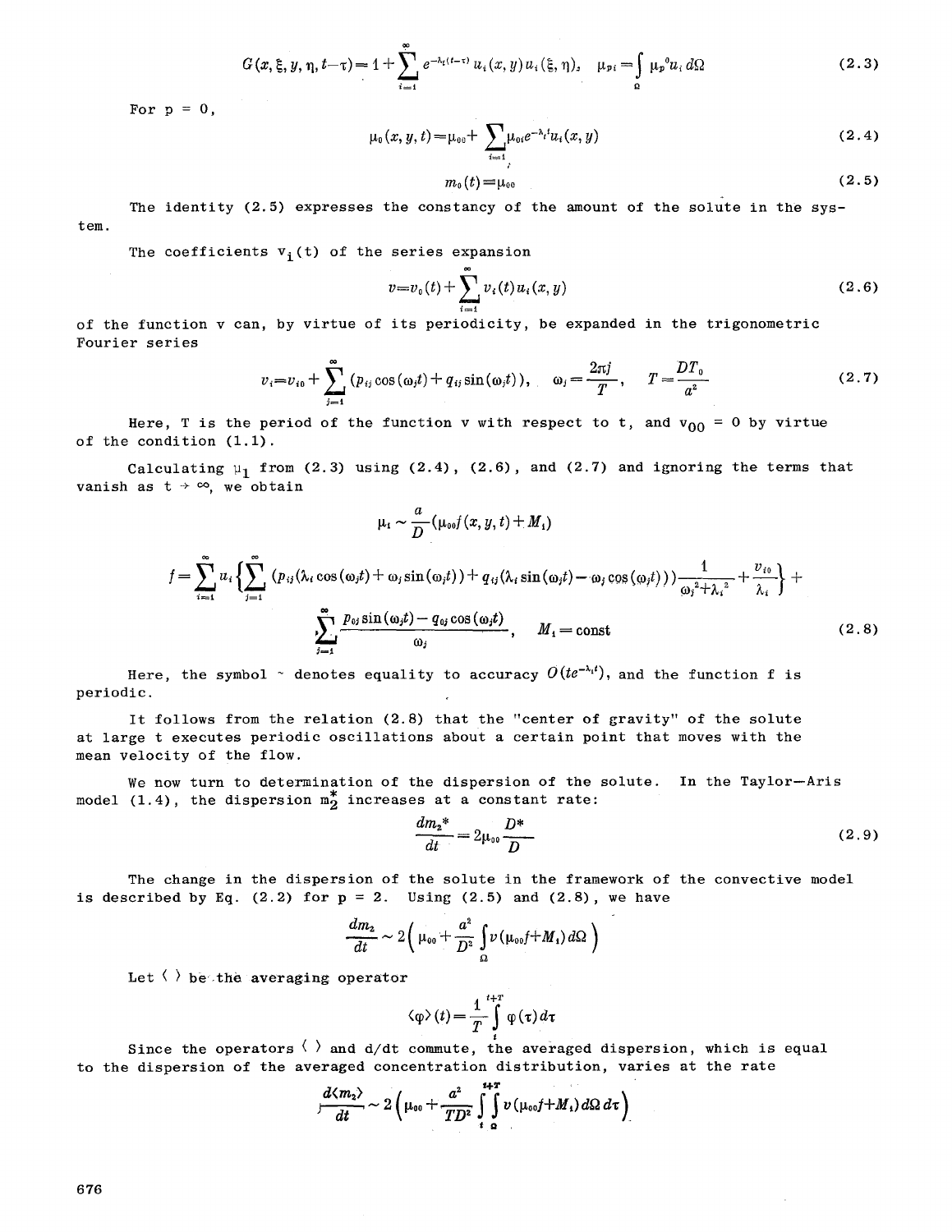Calculating the integral on the right-hand side, we obtain

$$
\frac{d\langle m_2\rangle}{dt} \sim 2\mu_{00}\left(1 + \frac{a^2}{D^2}\sigma\right) \tag{2.10}
$$

$$
\sigma = \frac{1}{2} \sum_{i=1}^{\infty} \sum_{j=1}^{\infty} \frac{p_{ij}^2 + q_{ij}^2}{\lambda_i^2 + \omega_j^2} \lambda_i + \sum_{i=1}^{\infty} \frac{v_{io}^2}{\lambda_i}
$$
 (2.11)

It follows from  $(2.9)$  and  $(2.10)$  that irrespective of the initial distribution of the solute

$$
\lim_{t\to\infty}\frac{{m_2}^*}{\langle m_2\rangle}=1
$$

if

$$
D^* = D + \frac{a^2 \sigma}{D} \tag{2.12}
$$

Note that the coefficients of the Fourier series of the function  $v_0(t)$  do not occur in the expression (2.11). It is only the velocity components leading to flow stratification that accelerate the mixing.

#### 3. Associated Problem

The practical calculation of the effective diffusion coefficient  $(2.12)$  by means of the series (2.11) is difficult. We show that the coefficient  $\sigma$  introduced in Sec. 2 can be expressed in terms of the solution of the problem

$$
\frac{\partial u}{\partial t} + \Lambda u = v, \qquad (x, y) \in \Omega, \qquad 0 \le t \le T, \qquad \frac{\partial u}{\partial n} \Big|_{\partial \Omega} = 0, \qquad u|_{t=0} = u|_{t=T}
$$
\n(3.1)

Using Fourier's method, we can prove the following proposition.

If v is a continuously differentiable function with respect to t with values  $L_2(\Omega)$ defined on a circle  $S^1$  of length T, and the condition

$$
\int\limits_{0}^{T}\int\limits_{\Omega} v\,d\Omega\,dt=0
$$

is satisfied, a solution to the problem (3.1) exists and is unique up to a constant in the class of functions continuously differentiable with respect to t and defined in the Sobolev space  $H_1(\Omega)$  on  $S^1$ .

The solution can be represented in the form of the series

$$
u = U_0 + \int_0^t v_0 \, d\tau + \sum_{i=1}^\infty \left\{ g_i e^{-\lambda_i t} + \int_0^t e^{-\lambda_i (t-\tau)} \, v_i \, d\tau \right\} u_i, \qquad g_i = \int_0^T e^{-\lambda_i (T-\tau)} \, v_i \, d\tau / (1 - e^{-\lambda_i t}) \tag{3.2}
$$

which converges in  $H_1(\Omega)$  uniformly with respect to t. Here,  $v_i(t)$  are the coefficients of the series (2.6) and  $U_0$  is an arbitrary constant. It is easy to show that from (3.2) there follows the equation

$$
\sigma = \frac{1}{T} \int_{0}^{T} \int_{\Omega} (\nabla u, \nabla u) d\Omega dt
$$

which holds for any value of  $U_0$ .

Since  $u$  is a solution of the problem  $(3.1)$ , this equation can be written differently:

$$
\sigma = \frac{1}{T} \int_{0}^{T} \int_{\Omega} uv \, d\Omega \, dt \tag{3.3}
$$

Using (3.3) and returning to the variables  $x_0$ ,  $y_0$ ,  $t_0$ , from (2.12) we obtain the final expression for the effective diffusion coefficient:

 $\epsilon$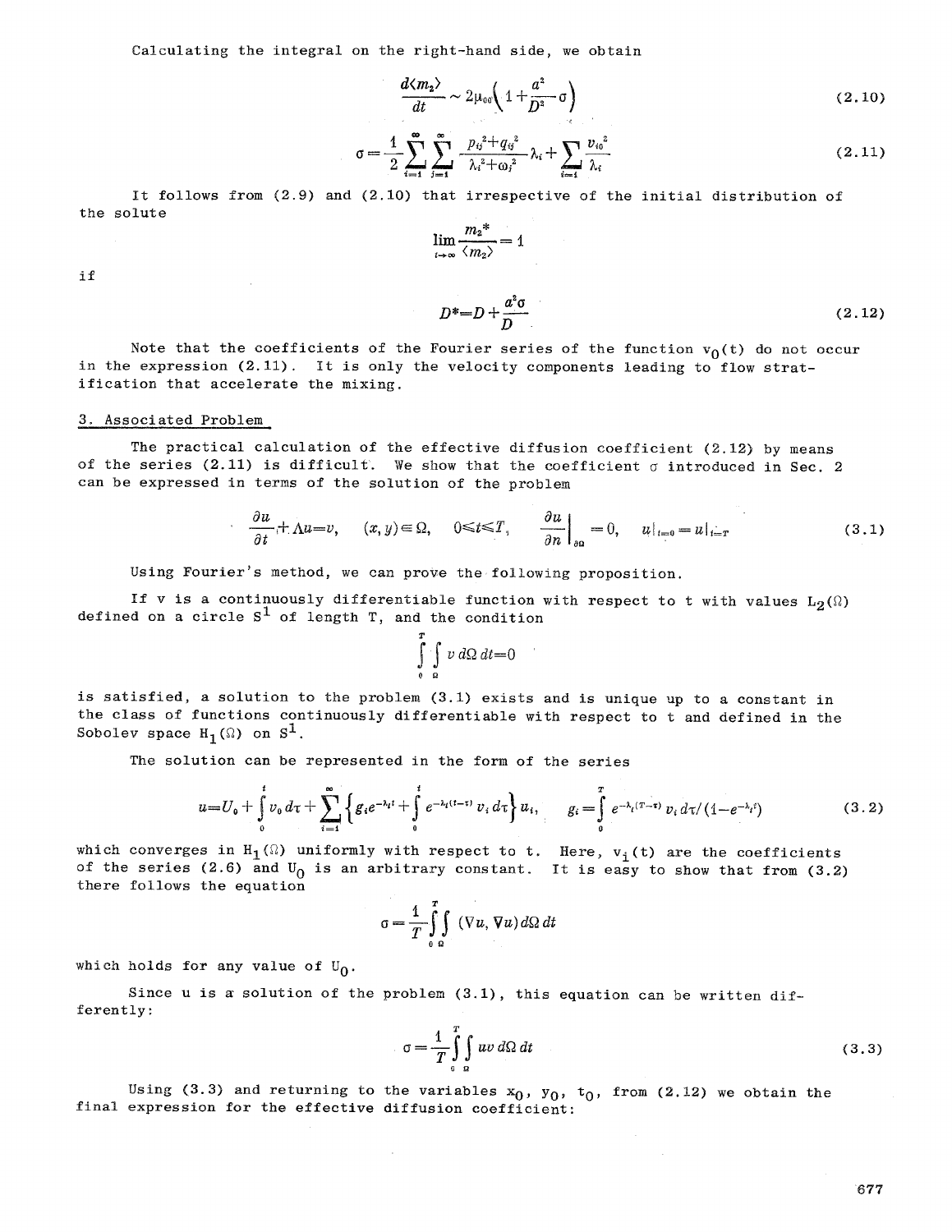$$
D^{\bullet} = D + \frac{1}{D} \left( \frac{1}{ST_o} \int\limits_0^{T_o} \int\limits_{\Omega} u_0 v \, d\Omega \, dt_0 \right) \tag{3.4}
$$

where  $u_0(x_0, y_0, t_0)$  is a T<sub>0</sub>-periodic solution of the problem

$$
\frac{1}{D}\frac{\partial u_0}{\partial t_0} - \Delta u_0 = v(x_0, y_0, t_0)
$$
\n(3.5)

$$
\left. \frac{\partial u_{\bullet}}{\partial n} \right|_{\partial \Omega} = 0 \tag{3.6}
$$

In the stationary case the well-known solution of [2] can be obtained from (3.4)-(3.6).

# 4. Example

We consider the flow of a Newtonian incompressible fluid in a circular tube of radius R established under the influence of a harmonically varying pressure gradient

$$
-\frac{dP}{dz}=\rho\left(\chi_0+\chi_1\cos\left(\omega_0t_0\right)\right)
$$

where  $\rho$  is the density of the fluid.

We introduce characteristic scales for the steady and pulsating components of the velocity equal to the mean flow velocities in steady flows with pressure gradients  $-dP_i/$  $dz_0 = \rho \chi_{\frac{1}{4}}$  (i = 0, 1). In the case of a circular tube, these quantities are equal to  $V_i = \chi_i R^2/8v$ , where v is the viscosity of the fluid. The velocity of the flow in the pulsating case with respect to the chosen coordinate origin is given by [9]

$$
v = V_0 \left( 1 - 2 \left( \frac{r_0}{R} \right)^2 \right) + \frac{8V_1}{H^2} \left( B \left( \frac{r_0}{R} \right) \cos(\omega_0 t_0) + \left( 1 - A \left( \frac{r_0}{R} \right) \right) \sin(\omega_0 t_0) \right)
$$
  

$$
A(r) = A_1 \operatorname{bei}(Hr) + B_1 \operatorname{ber}(Hr), \quad B(r) = A_1 \operatorname{ber}(Hr) - B_1 \operatorname{bei}(Hr)
$$

$$
A_1 = \frac{\operatorname{bei} H}{\operatorname{bei}^2 H + \operatorname{ber}^2 H}, \qquad B_1 = \frac{\operatorname{ber} H}{\operatorname{bei}^2 H + \operatorname{ber}^2 H}
$$

where ber and bei are Kelvin functions, and H =  $\mathtt{Rv' \omega_0}/\mathtt{v}$  is the dimensionless oscillat frequency. The velocity component  $8V_1\ \sin(\omega_0 t_0)/H^2$ , which does not affect the averag dispersion, can be ignored. We seek a solution of Eq.  $(3.5)$  in the form

$$
u_0(r_0, t_0) = R^2 \left( V_0 E \left( \frac{r_0}{R} \right) + \frac{8 V_1}{H^2} \left\{ F \left( \frac{r_0}{R} \right) \cos (\omega_0 t_0) + G \left( \frac{r_0}{R} \right) \sin (\omega_0 t_0) \right\} \right)
$$

Then the expression (3.4) becomes

 $\sim$ 

$$
D^* = D + \frac{V_0^2 R^2}{D} k_0 + \frac{V_1^2 R^2}{D} k_1
$$
 (4.1)

$$
k_0 = 2 \int_0^1 r E(r) (1-2r^2) dr \tag{4.2}
$$

$$
k_1 = \frac{64}{H^4} \int_{0}^{1} r(B(r)F(r) - A(r)G(r)) dr
$$
 (4.3)

Here, the functions  $E(r)$ ,  $F(r)$ , and  $G(r)$  are solutions of the system of ordinary differential equations

$$
-\frac{1}{r}\frac{d}{dr}\left(r\frac{dE}{dr}\right) = 1-2r^2, \qquad W^2F + \frac{1}{r}\frac{d}{dr}\left(r\frac{dG}{dr}\right) = A(r), \quad W^2G - \frac{1}{r}\frac{d}{dr}\left(r\frac{dF}{dr}\right) = B(r)
$$

$$
\frac{dE}{dr}\bigg|_{0} = \frac{dE}{dr}\bigg|_{1} = \frac{dF}{dr}\bigg|_{0} = \frac{dF}{dr}\bigg|_{1} = \frac{dG}{dr}\bigg|_{0} = \frac{dG}{dr}\bigg|_{1} = 0
$$

and we have the dimensionless diffusion frequency  $W = R\sqrt{\omega_0/D} = H\sqrt{SC}$ , where Sc =  $\sqrt{D}$  is the Schmidt number. The determination of the function  $E(\tilde{r})$  and the calculation of the